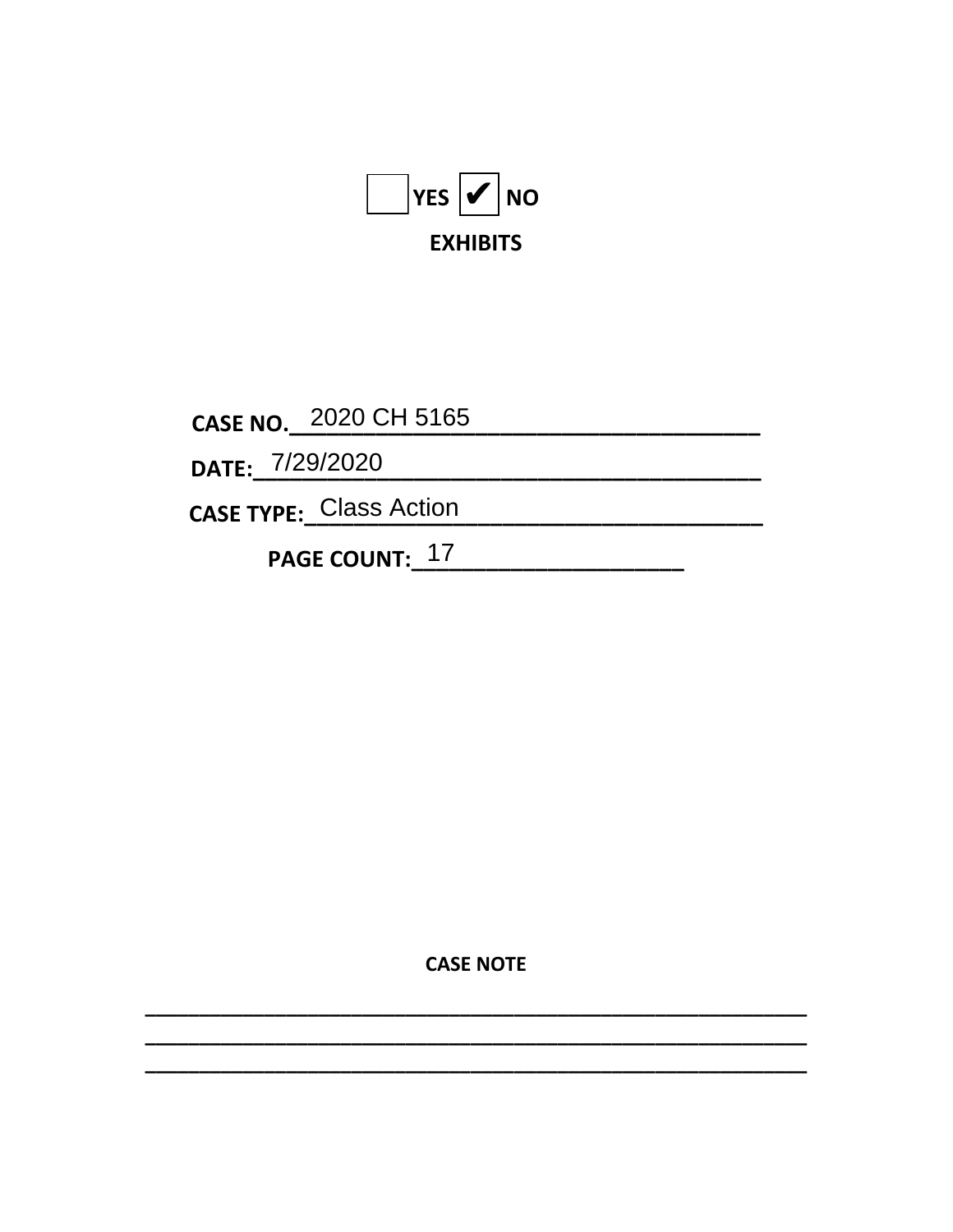# IN THE CIRCUIT COURT OF COOK COUNTY COUNTY DEPARTMENT, CHANCERY DIVISION

)

)

)

)<br>)

HOLLY R. RIDINGS, )

AMERICAN FAMILY INSURANCE COMPANY )

Defendant.

Plaintiff, (*Plaintiff, Case Number*: 2020CH05165 9929378

FILED

7/29/2020 2:13 PM DOROTHY BROWN CIRCUIT CLERK COOK COUNTY, IL 2020CH05165

v. **1988** UNIVERSITY DEMANDED

# CLASS ACTION COMPLAINT

Plaintiff, Holly R. Ridings, by and through undersigned counsel and on behalf of herself and all other similarly situated, hereby submits this Class Action Complaint against defendant American Family Insurance Company, and in support thereof, states as follows:

## Nature of the Action

1. This action seeks classwide relief for defendant American Family Insurance Company's failure to provide fair and appropriate insurance premium relief to its Illinois auto policyholders in the midst of the COVID-19 pandemic.

2. This is a proposed class action brought on behalf of all Illinois residents who were auto insurance policyholders of defendant American Family Insurance Company as of March 1, 2020, and who have thereafter continued to be American Family auto policyholders.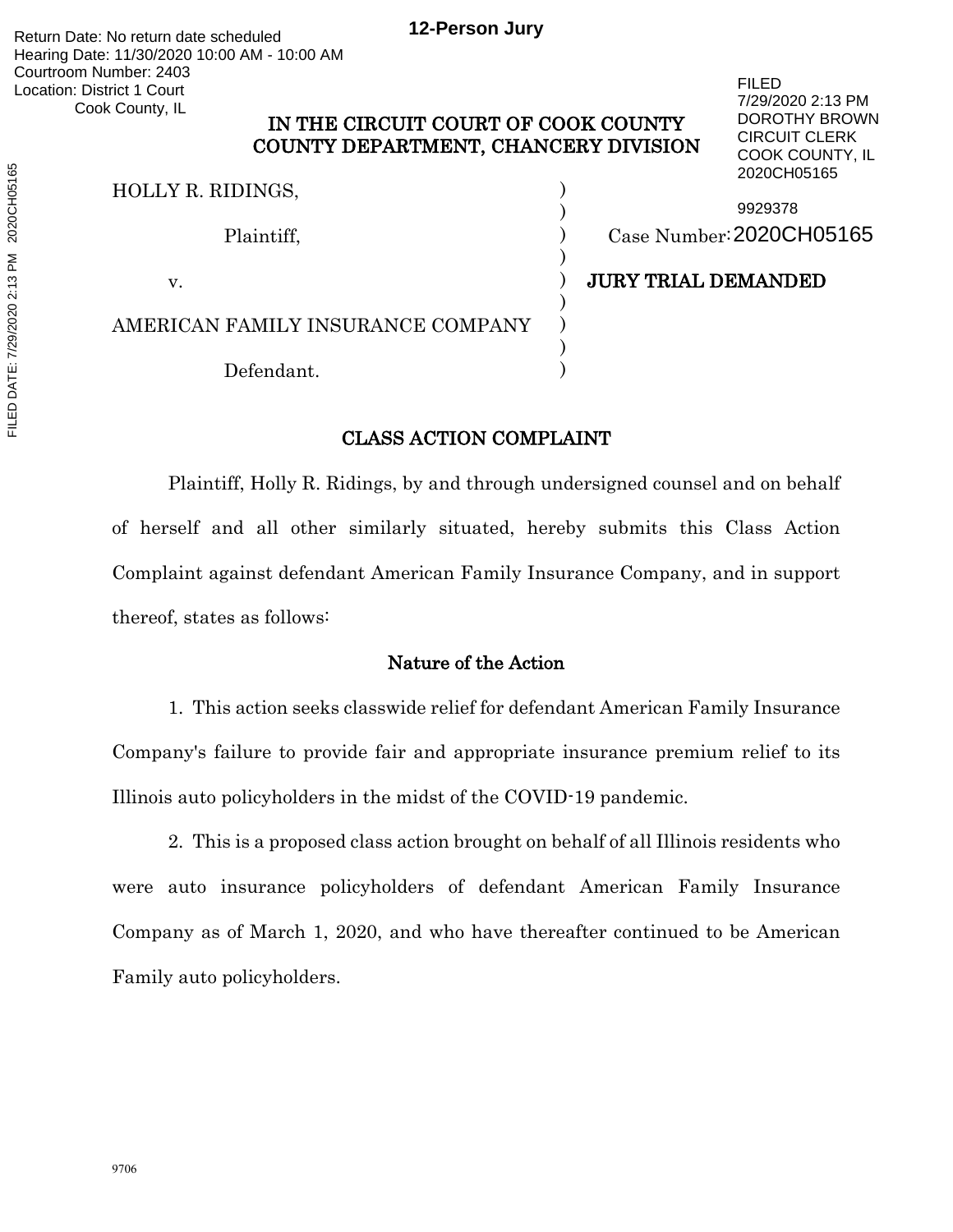#### The Parties

3. Plaintiff, Holly R. Ridings, is a resident of the State of Illinois, and current auto insurance policyholder of defendant American Family General Insurance Company.

4. Defendant American Family Insurance Company ("American Family") is a Wisconsin corporation with offices at 6000 American Parkway, Madison, WI 53783. It is engaged in the business of insurance, and regularly sells automobile insurance in Illinois.

#### Factual Background Applicable to the Proposed Class

5. American Family is a prolific underwriter of automobile insurance in Illinois.

6. On information and belief, and throughout the entirety of the COVID-19 pandemic, American Family has enjoyed a substantial share of the auto insurance market in Illinois. At all times relevant to this case, American Family has derived substantial revenues and profits from the sale of auto insurance in Illinois.

### Jurisdiction and Venue

7. This Court has subject matter jurisdiction over the parties' controversy under Article VI, Section 9 of the Illinois Constitution.

8. This Court has personal jurisdiction over American Family because American Family's contacts with Illinois are so substantial and of such a nature as to render American Family at home in Illinois.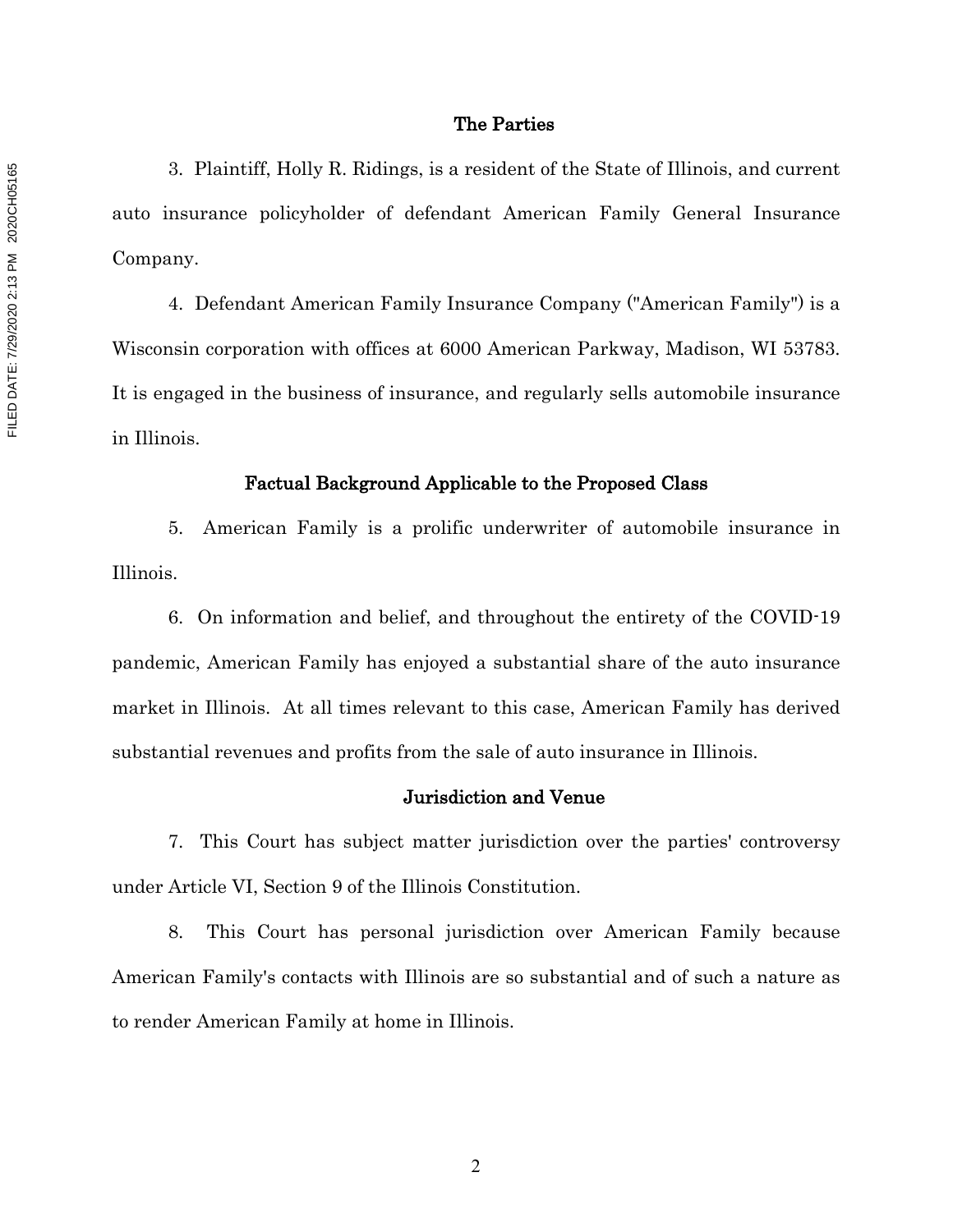9. Venue is proper in Cook County pursuant to ILCS 5/2-101 and 5/2-102 because American Family is a resident of Cook County.

## The COVID-19 Pandemic and Its Relationship to Auto Insurance Premiums

10. COVID-19, short for "coronavirus disease 2019," is a novel, virus-borne, and potentially deadly respiratory illness. Since its emergence in late 2019, it has spread rapidly across the globe, reaching pandemic levels. On January 20, 2020, it was declared a "public health emergency of international concern" by the World Health Organization. A week later, the U.S. Secretary of Health and Human Services declared the virus a public health emergency in the United States.

11. COVID-19 is highly contagious and appears capable of spreading exponentially through transmission by persons who are symptomatic, asymptomatic, or pre-symptomatic.

12. As of the date of this complaint, the U.S. Centers for Disease Control and Prevention has recorded nearly 3.5 million cases of COVID-19, and over 135,000 COVID-related deaths, in the U.S. alone. Illinois, meanwhile, has thus far suffered over 7,000 COVID-related deaths.1

13. On March 9, 2020, Illinois Governor J.B. Pritzker issued the first of several Gubernatorial Disaster Proclamations with respect to the COVID-19 crisis. In that proclamation, Gov. Pritzker stated his finding, pursuant to Section 7 of the Illinois Emergency Management Agency Act, 20 ILCS 3305/7, that a disaster exists within

<sup>&</sup>lt;sup>1</sup> Https://coronavirus.illinois.gov/s/ (last visited July 16, 2020).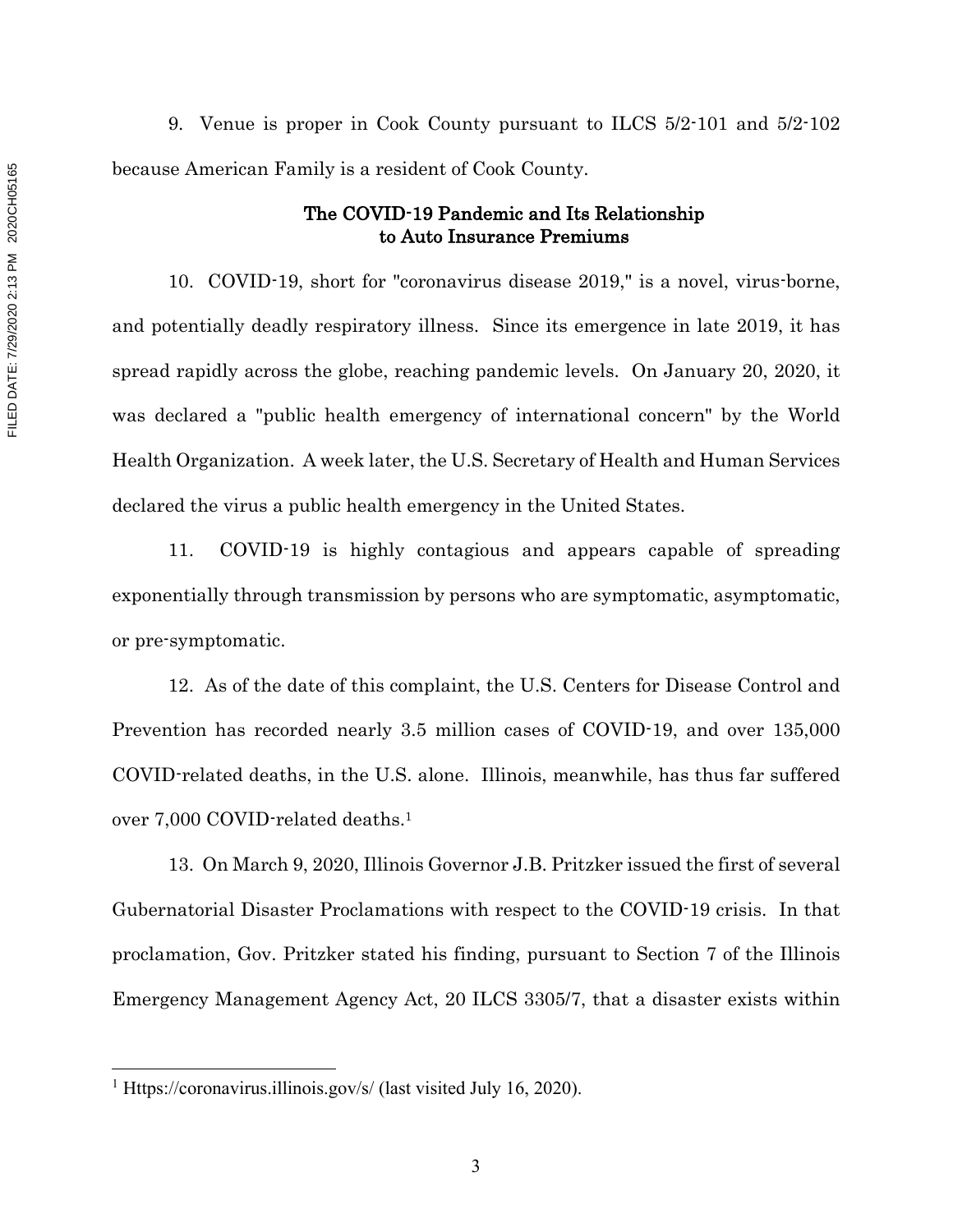the State of Illinois, and that "all counties in the State of Illinois" constitute "a disaster area."2 14. On March 13, 2020, Gov. Pritzker issued his COVID-related Executive

Orders 2020-04 and 2020-05, ordering the cancellation of "all public and private gatherings in the State of Illinois of 1,000 or more people," and (effective March 17, 2020) closing "all public and private schools in Illinois serving pre-kindergarten through 12th grade students[.]"3

15. On March 16, 2020, Gov. Pritzker issued his COVID-related Executive Order 2020-07, ordering "all businesses in the State of Illinois that offer food or beverages for on-premises consumption — including restaurants, bars, grocery stores, and food halls" to "suspend service for and . . . not permit on-premises consumption."4

16. On March 20, 2020, Gov. Pritzker issued his COVID-related Executive Order 2020-10, requiring (with specified exceptions) "all individuals currently living within the State of Illinois" to "stay at home or at their place of residence," and ordering "all nonessential businesses and operations in Illinois to cease."5

<sup>2</sup> Https://www2.illinois.gov/sites/gov/Documents/CoronavirusDisasterProc-3-12-2020.pdf (last visited July 16, 2020).

<sup>3</sup> Https://www2.illinois.gov/Pages/Executive-Orders/ExecutiveOrder2020-04.aspx; https://www2.illinois.gov/Pages/Executive-Orders/ExecutiveOrder2020-05.aspx (last visited July 16, 2020).

<sup>4</sup> Https://www2.illinois.gov/Pages/Executive-Orders/ExecutiveOrder2020-07.aspx (last visited July 16, 2020).

<sup>5</sup> Https://www2.illinois.gov/Pages/Executive-Orders/ExecutiveOrder2020-

<sup>10.</sup>aspx#:~:text=Stay%20at%20home%20or%20place,allowed%20in%20this%20Executive%20 Order (last visited July 16, 2020).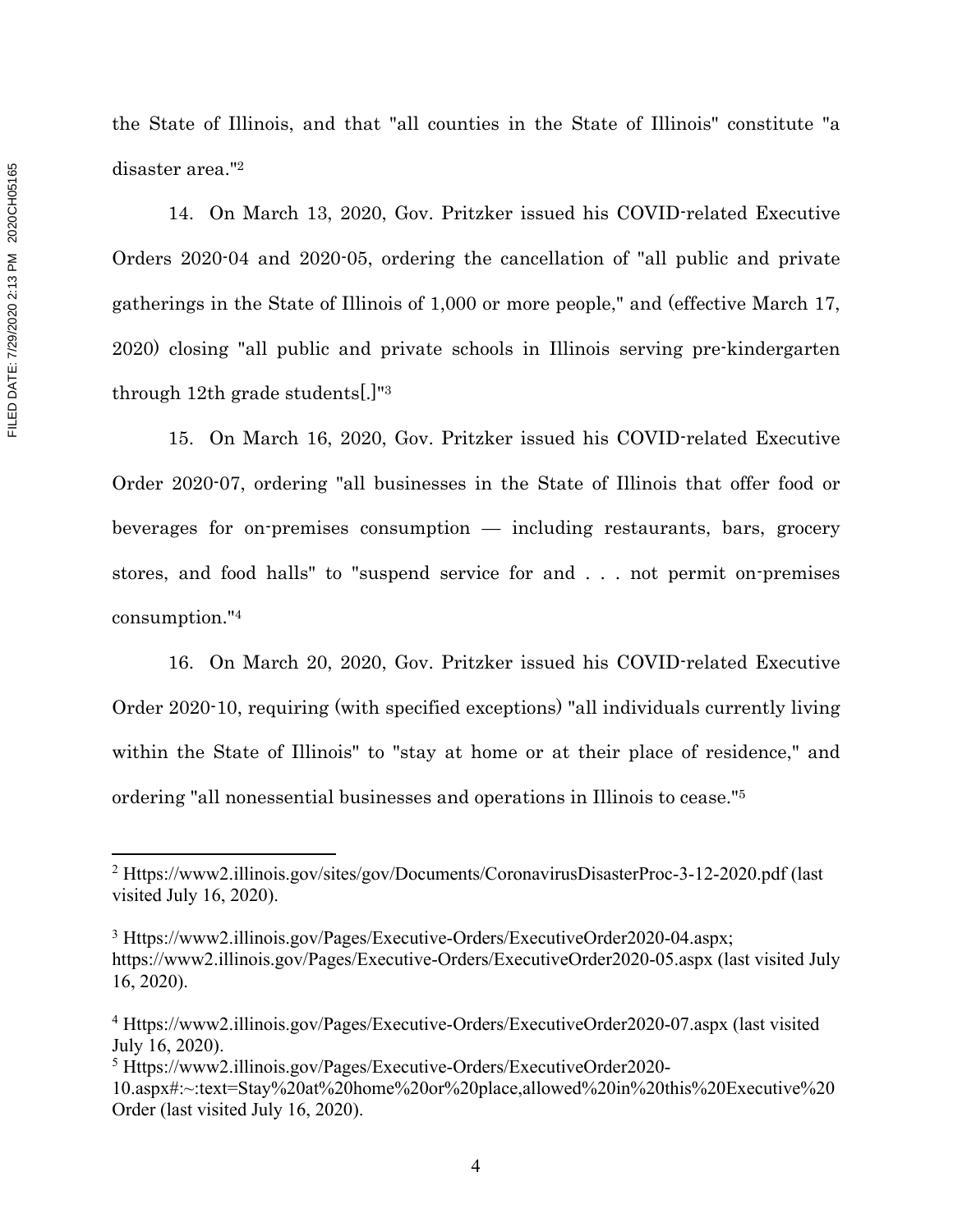17. The practical effect of the COVID-19 crisis and the State of Illinois' response thereto has been to dramatically empty Illinois' roads of vehicle traffic. Simply stated, with nonessential businesses closed, with schools closed, and with people forced by the exigencies of a public health crisis to shelter in place, Illinois residents are driving less frequently and less far.

18. According to data collected by the Consumer Federation of America ("CFA"), this COVID-driven reduction in "vehicle miles" traveled by Illinois residents has been quite pronounced throughout Illinois.<sup>6</sup> For example, the CFA reports that vehicle miles traveled in Illinois dropped by:

- 42% during the seven-day period from March 15, 2020 to March 21, 2020;
- 67% during the seven-day period from March 22, 2020 to March 28, 2020;
- 67% during the seven-day period from March 29, 2020 to April 4, 2020;
- 67% during the seven-day period from April 5, 2020 to April 11, 2020;
- 68% during the seven-day period from April 12, 2020 to April 18, 2020; and
- 64% during the seven-day period from April 19, 2020 to April 25, 2020.

19. When fewer people drive fewer miles, fewer motor vehicle accidents — and, therefore, fewer auto insurance claims — are the result. The COVID-19 pandemic

 $6$  The Consumer Federation of America is a nonprofit association of over 250 consumer groups. Part of the Center for Economic Justice, the CFA works to advance the interests of consumers through research, advocacy, and education.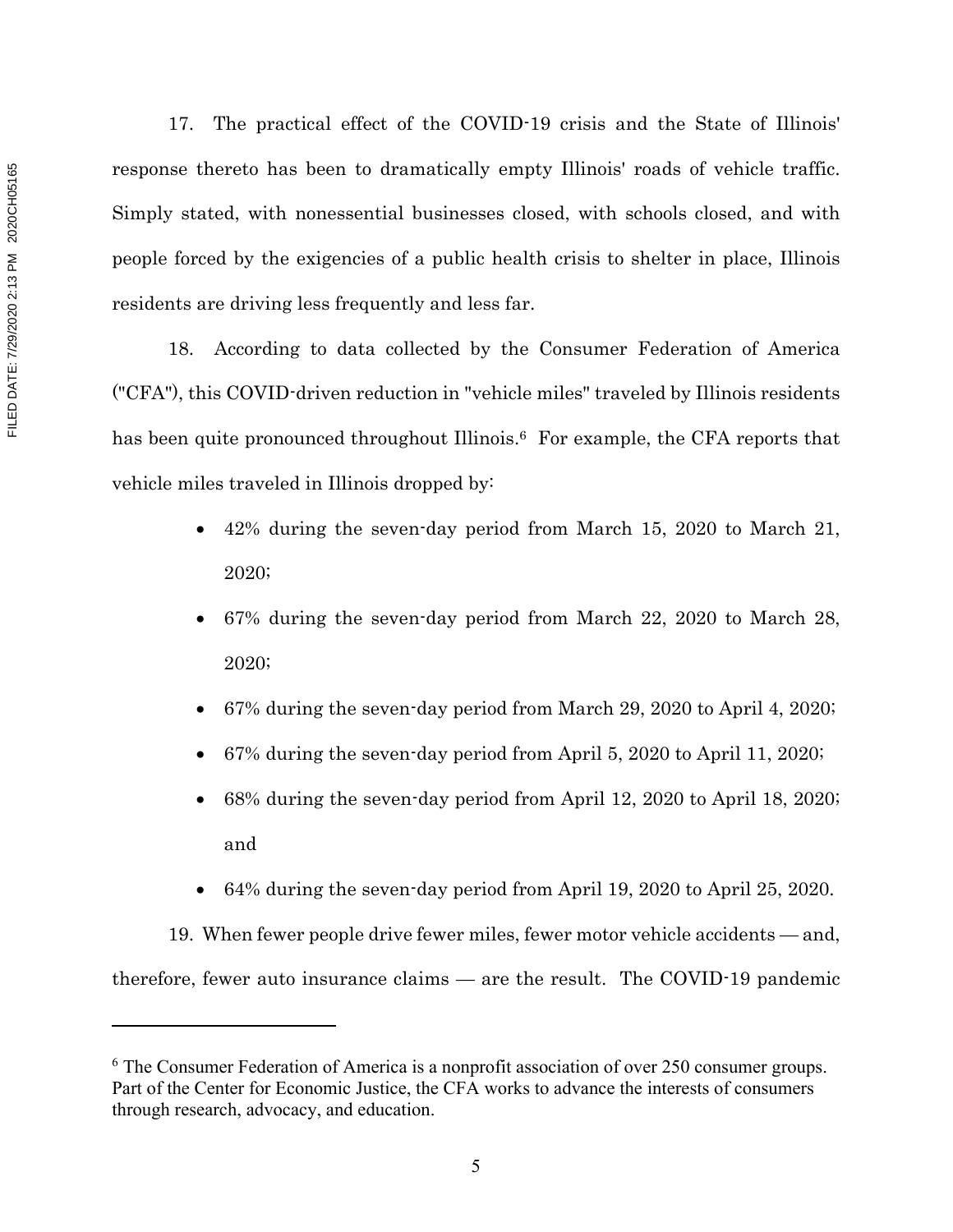has thus led to a dramatic reduction in Illinois auto insurance claims. This profound drop in auto insurance claims (as compared to pre-COVID levels) will almost certainly continue for the foreseeable future, and for as long as the COVID crisis continues.

20. In particular, the COVID-19 pandemic has led to a dramatic reduction in the number of Illinois auto insurance claims that have been submitted and will be submitted to American Family.

21. Personal insurance rates are set to cover future expected claims and expenses. Auto insurers develop such rates by extrapolating from recent historical experience with premium payments, claims submitted, claim settlement expenses, and non-claim selling and administrative expenses, and then projecting future claims and costs from that data.

22. As a result of COVID-19 restrictions, auto insurers' (including American Family's) assumptions about future claims in Illinois became dramatically overstated when, in mid-March of 2020, the state's roads emptied, and the frequency of motor vehicle accidents and insurance claims dropped precipitously and immediately. This rendered the premiums charged by American Family to its Illinois policyholders grossly excessive, not only for new policyholders going forward, but also for existing policyholders whose premiums were based on the overstated and obsolete claim projections.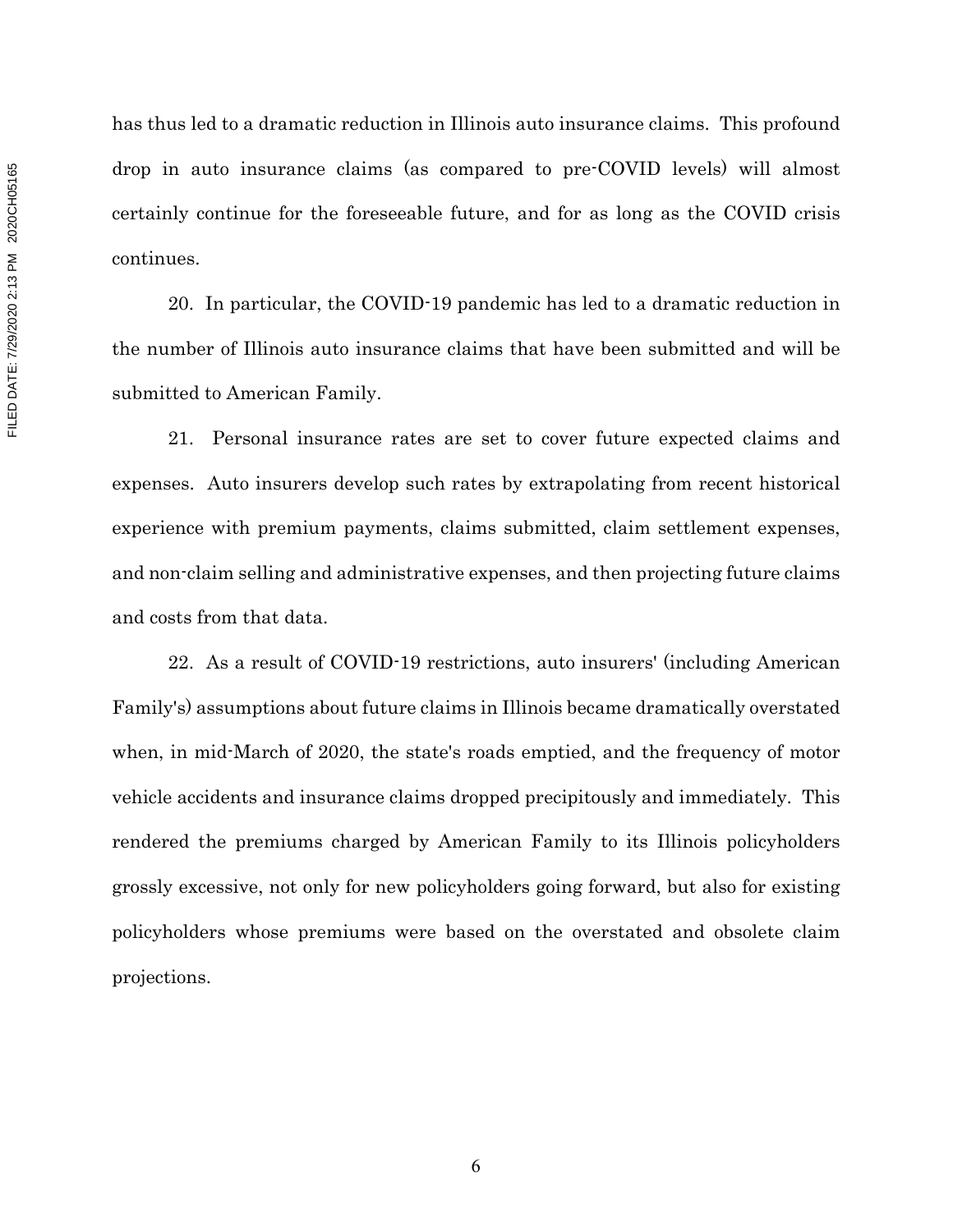#### American Family's Wrongful Conduct

23. Recognizing the windfall in premiums that the auto insurance industry will reap as a result of COVID-19, many auto insurers have provided premium relief to their policyholders. For example, the State Farm companies, which possess the largest market share for auto insurance in the U.S., have given their auto policyholders a 25% credit on premiums for the period from March 20, 2020 to May 31, 2020.

24. By contrast, the premium relief offered by American Family to its Illinois policyholders has been grossly inadequate and designed to secure for American Family an unearned and unfair windfall.

25. Specifically, in statements posted on its website, American Family issued in April 2020 an arbitrary, one-time \$50.00 payment to customers with eligible auto policies that were in force as of March 11, 2020. American Family subsequently offered 10% credit for personal auto premiums in force beginning July 1, 2020 through December 31, 2020. A 10% credit falls far short of the relief that any fair and reasonable actuarial analysis would require. No relief has been provided to existing customers for May or June.

27. American Family's premium relief compares unfavorably to substantially all of the premium-relief programs established by other Illinois auto insurers in response to the COVID-19 crisis.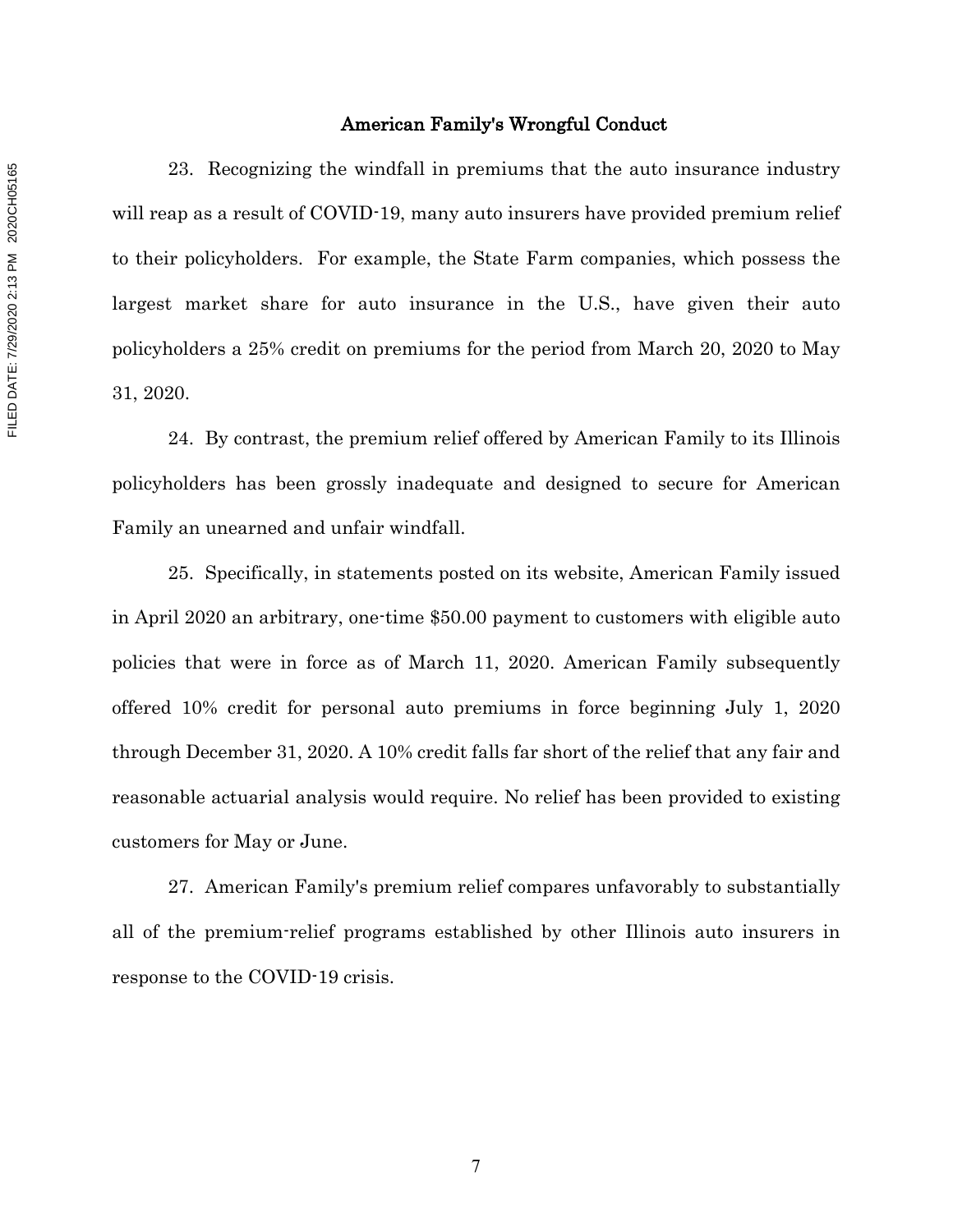#### Class Certification Allegations

28. Plaintiff Holly R. Ridings bring this action on behalf of herself and all others similarly situated, as representative of the following proposed classes: All Illinois residents who were auto insurance policyholders of defendant American Family General Insurance Company as of March 1, 2020, and who have thereafter continued to be American Family auto policyholders.

29. This action is brought and may properly be maintained as a class action pursuant to 735 ILCS 5/2-801 because:

a. The proposed class is so numerous that the individual joinder of all absent class members is impracticable. While the exact number and identities of proposed class members is presently unknown, and can only be determined through investigation and discovery, plaintiff is informed and believes that the proposed class includes over 1,000 members.

b. There are questions of fact or law common to each member of the proposed class, and these common questions predominate over any questions affecting only individual members. Such common questions include:

i. Whether each member of the proposed class was a policyholder under an existing American Family auto insurance policy as of March 1, 2020, and has since continued to be a American Family policyholder;

ii. Whether each member of the proposed class has been offered or provided with the inadequate premium relief described in paragraph 25 above;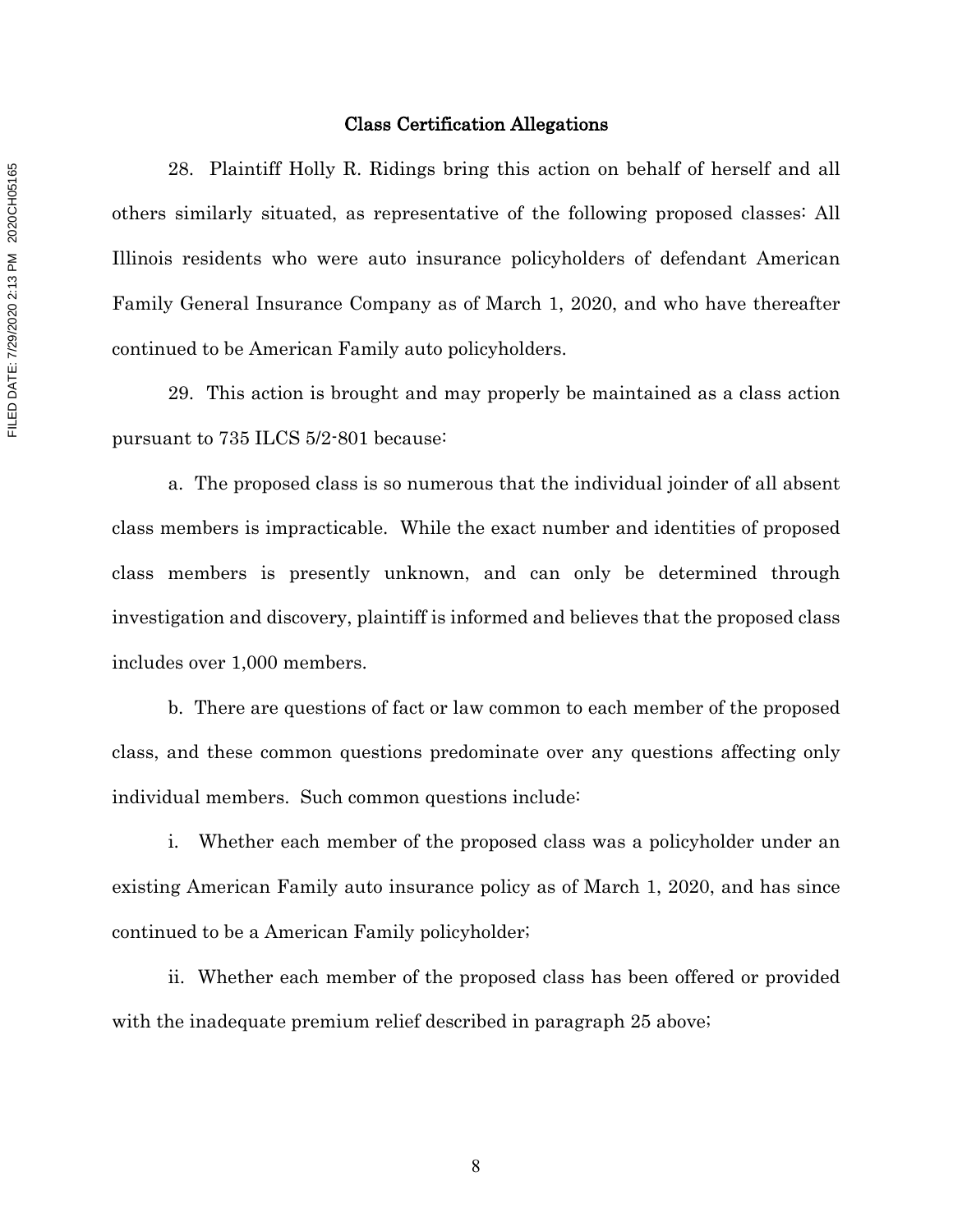iii. Whether the fairness and/or reasonableness of American Family's program of premium relief, as described in paragraph 25 above, is governed by the terms of its auto policies;

iv. Whether American Family's offer or provision of premium relief, as described in paragraph 25 above, constitutes an unfair or deceptive act or practice;

v. Whether American Family implemented its offer of premium relief, as described in paragraph 25 above, with the expectation that others would rely upon any misrepresentation, or any concealment or omission of material fact, subsumed within such offer;

vi. Whether American Family's program of premium relief, as described in paragraph 25 above, is unfair and/or unreasonable;

vii. Whether American Family's program of premium relief, as described in paragraph 25 above, constitutes a breach of the implied covenant of good faith and fair dealing contained in each of the company's Illinois auto policies;

viii. Whether American Family's program of premium relief, as described in paragraph 25 above, results in unjust enrichment to American Family; and

ix. Whether American Family owes greater COVID-related premium relief to its Illinois auto policyholders.

c. The plaintiff will fairly and adequately protect the interests of the proposed class.

d. Classwide resolution of the dispute is an appropriate method for the fair and efficient adjudication of the proposed class's controversy with American Family.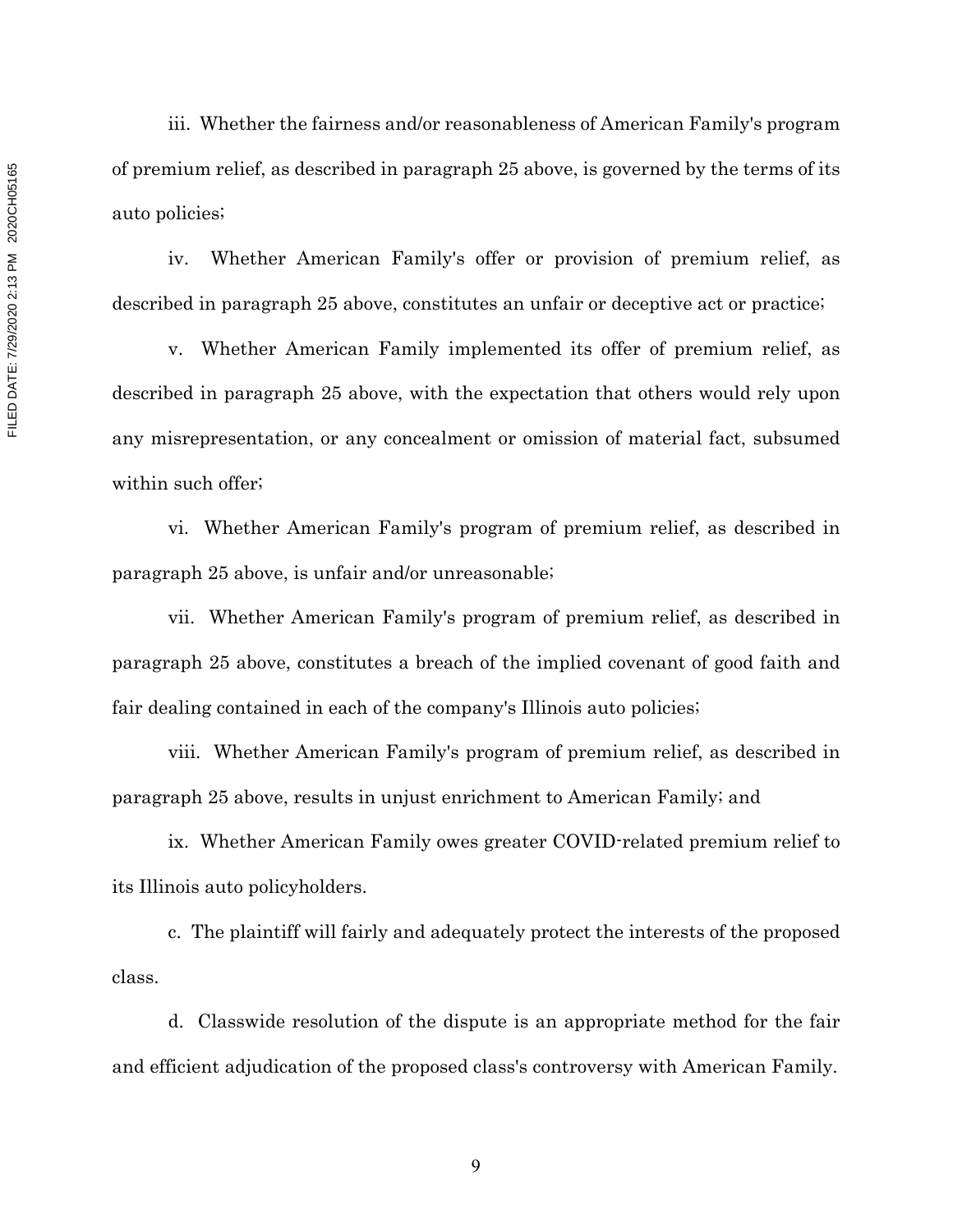#### COUNT I

#### Declaratory Relief

30. Plaintiff Holly R. Ridings, on behalf of herself and all others similarly situated, repeats and incorporates by reference the allegations set forth in paragraphs 1 through 29 above.

31. American Family's program of premium relief, as described in paragraph 25 above, unlawfully deprives its Illinois auto policyholders of the full and fair COVID-related premium relief to which they are entitled.

32. American Family's program of premium relief, as described in paragraph 25 above, is designed to secure for American Family, and has secured and will continue to secure for American Family, an unfair windfall at the expense of American Family's Illinois auto policyholders.

33. American Family's program of premium relief, as described in paragraph 25 above, is unlawful.

34. An actual controversy of a justiciable nature exists between the plaintiff, Holly R. Ridings, on behalf of herself and all others similarly situated (on the one hand), and American Family (on the other), concerning the parties' rights and obligations with respect to American Family's program of COVID-related premium relief.

35. The controversy is of sufficient immediacy to justify the entry of a declaratory judgment.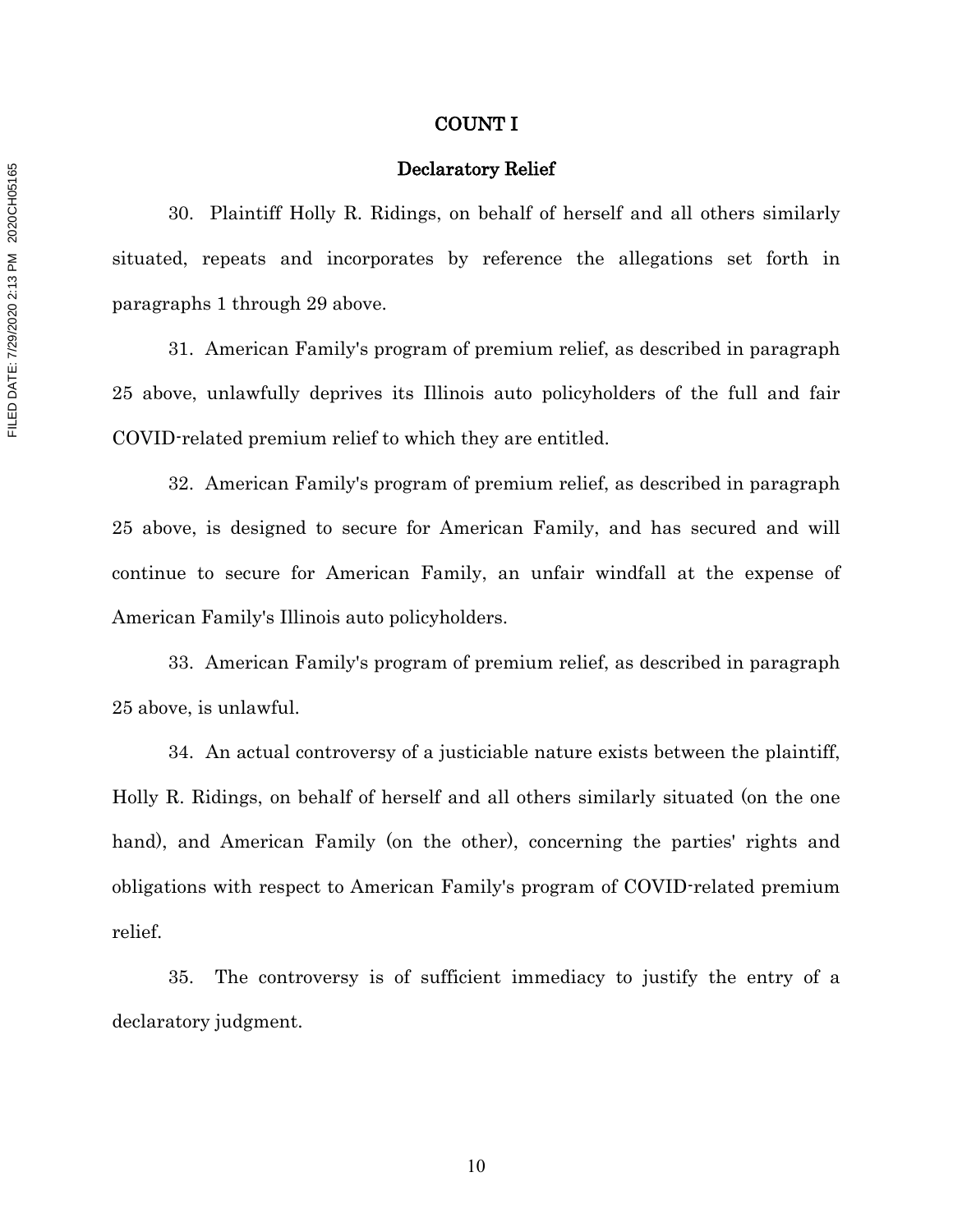36. An award of declaratory relief by this Court will terminate some or all of the existing controversy between the parties.

## COUNT II

#### Illinois Consumer Fraud and Deceptive Business Practices Act

37. Plaintiff Holly R. Ridings, on behalf of herself and all others similarly situated, repeats and incorporates by reference the allegations set forth in paragraphs 1 through 36 above.

38. The Illinois Consumer Fraud and Deceptive Business Practices Act ("ICFA") makes unlawful:

Unfair methods of competition and unfair or deceptive acts or practices, including but not limited to the use or employment of any deception, fraud, false pretense, false promise, misrepresentation or the concealment, suppression or omission of any material fact, with intent that others rely upon the concealment, suppression or omission of such material fact, or the use or employment of any practice described in Section 2 of the "Uniform Deceptive Trade Practices Act", approved August 5, 1965,1 in the conduct of any trade or commerce are hereby declared unlawful whether any person has in fact been misled, deceived or damaged thereby.

815 ILCS 505/2.

39. In making its offer of premium relief, American Family represented to its Illinois auto policyholders (implicitly, if not explicitly) that such offer is fair and reasonable, when in fact it is neither.

40. In making its offer of premium relief, American Family concealed from its

Illinois auto policyholders, or omitted to share with such policyholders, the inadequacy and unfairness of that offer. American Family engaged in such conduct with the intent that others rely upon such concealment and/or omission.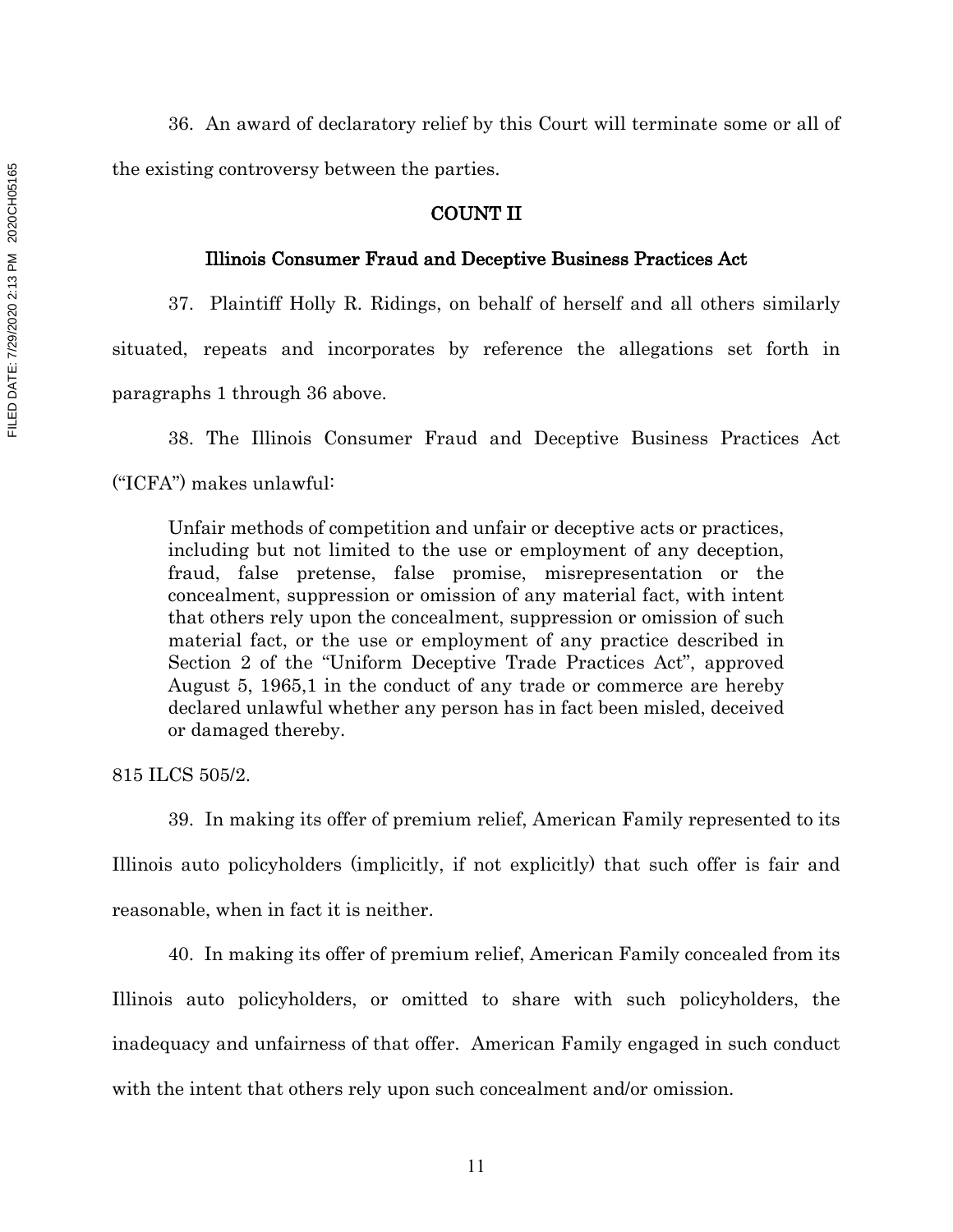FILED DATE: 7/29/2020 2:13 PM 2020CH05165 FILED DATE: 7/29/2020 2:13 PM 2020CH05165

41. In making its offer of premium relief, American Family concealed from its Illinois auto policyholders, or omitted to share with such policyholders, the fact that such offer compares unfavorably to the COVID-19 premium relief offered by all or substantially all other Illinois auto insurers. American Family engaged in such conduct with the intent that others rely upon such concealment and/or omission.

42. In making its offer of premium relief, American Family expressly represented to its Illinois auto policyholders that they "can trust [American Family] to support" such policyholders "during the coronavirus[.]" American Family engaged in such conduct with the intent that others rely upon such concealment and/or omission.

43. The facts concealed or omitted by American Family, as alleged within this Count II, were and continue to be material facts in the context alleged herein.

44. American Family's conduct, as alleged above, is in violation of 815 ILCS 505/2.

45. As a direct result of American Family's violation of 815 ILCS 505/2, plaintiff Holly R. Ridings, on behalf of herself and all others similarly situated, have been deprived of the COVID-related premium relief to which they are fairly and lawfully entitled.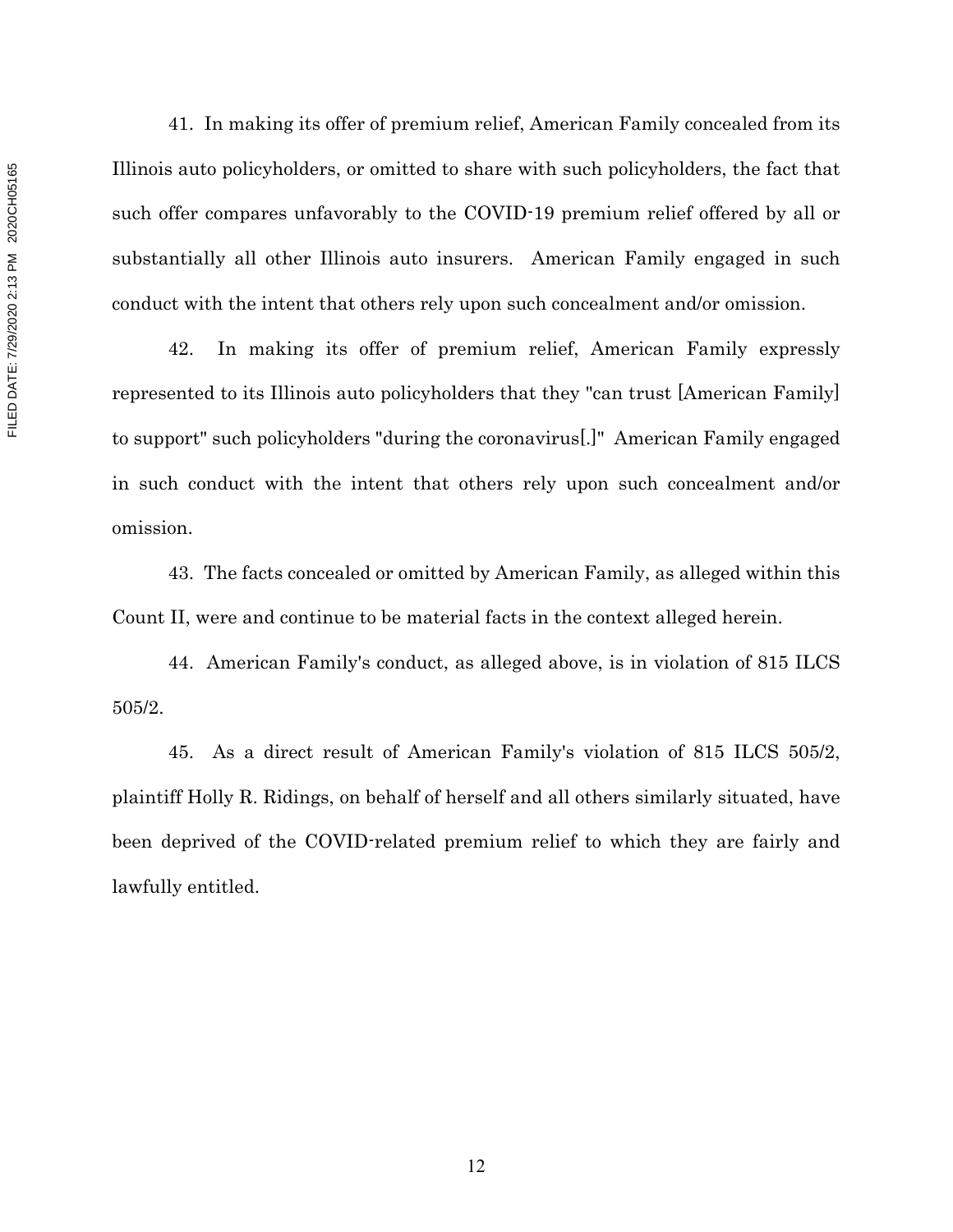#### COUNT III

#### Common Law Fraud

46. Plaintiff Holly R. Ridings, on behalf of herself and all others similarly situated, repeats and incorporates by reference the allegations set forth in paragraphs 1 through 45 above.

47. In making its offer of premium relief, American Family represented to its Illinois auto policyholders (implicitly, if not explicitly) that such offer is fair and reasonable, when in fact it is neither. American Family engaged in such conduct with the intent that its existing Illinois auto policyholders rely upon such representation.

48. In making its offer of premium relief, American Family concealed from its Illinois auto policyholders, or omitted to share with such policyholders, the inadequacy and unfairness of that offer. American Family engaged in such conduct with the intent that its existing Illinois auto policyholders rely upon such concealment and/or omission.

49. In making its offer of premium relief, American Family has concealed from its Illinois auto policyholders, or omitted to share with such policyholders, the fact that such offer compares unfavorably to the COVID-19 premium relief offered by all or substantially all other Illinois auto insurers. American Family engaged in such conduct with the intent that its existing Illinois auto policyholders rely upon such concealment and/or omission.

50. In making its offer of premium relief, American Family expressly represented to its Illinois auto policyholders that "[w]e're here when you need us" and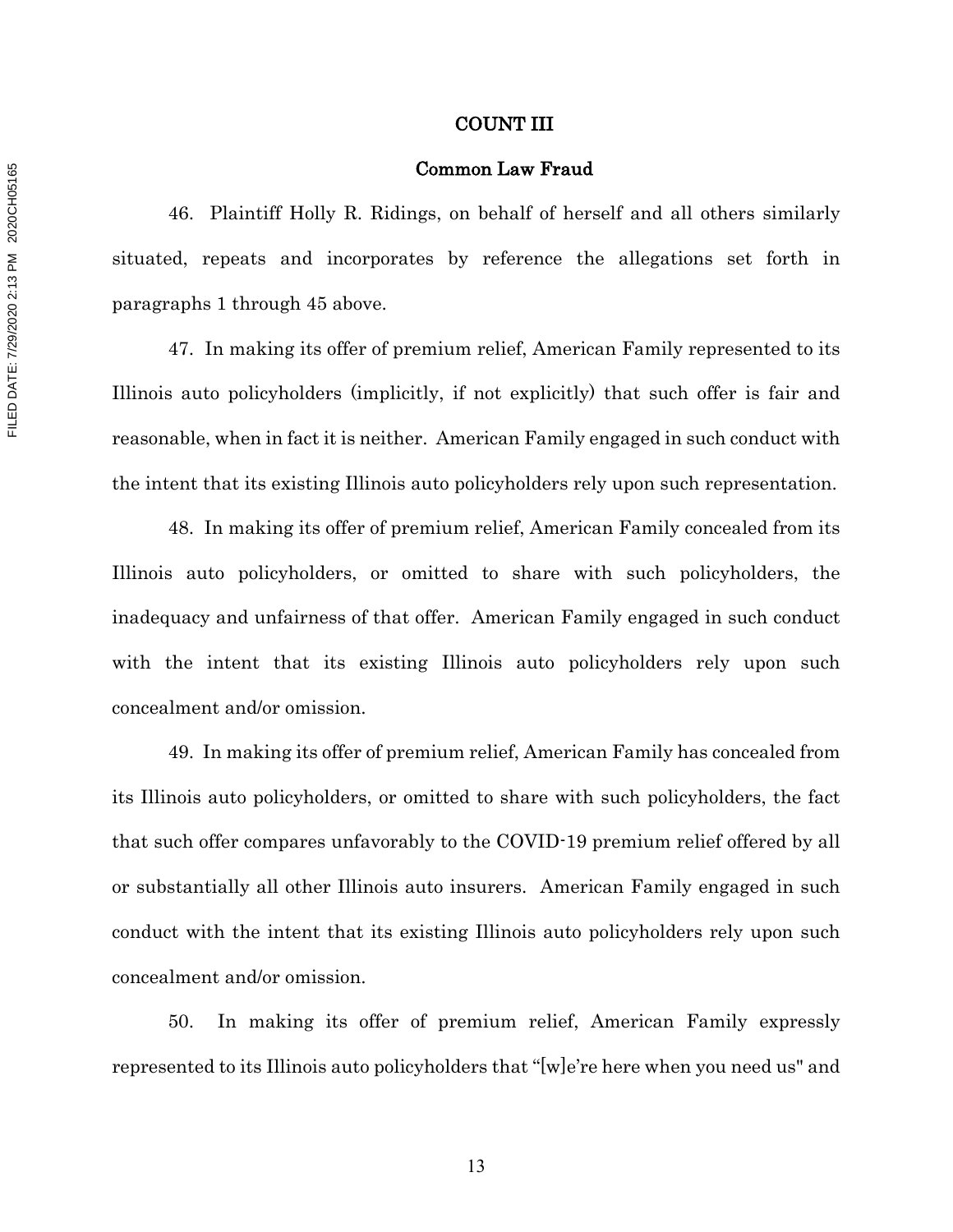further that the refunds offered were to "support our customers through the changes and challenges brough on by the COVID-19 pandemic." American Family engaged in such conduct with the intent that its existing Illinois auto policyholders rely upon such representation.

51. The facts represented, concealed, or omitted by American Family, as alleged within this Count III, were and continue to be material facts in the context alleged herein.

52. In making its offer of premium relief, American Family knew or believed that its representations and/or omissions, as alleged within this Count III, were false and/or deceptive.

53. American Family's existing auto policyholders, including plaintiff, justifiably relied on the express and/or implied representations subsumed within the company's offer of premium relief. In addition, under the facts as alleged herein, such justifiable reliance is presumed.

54. As a direct result of American Family's acts of common law fraud, plaintiff Holly R. Ridings, on behalf of herself and all others similarly situated, has been deprived of the COVID-related premium relief to which they are fairly and lawfully entitled.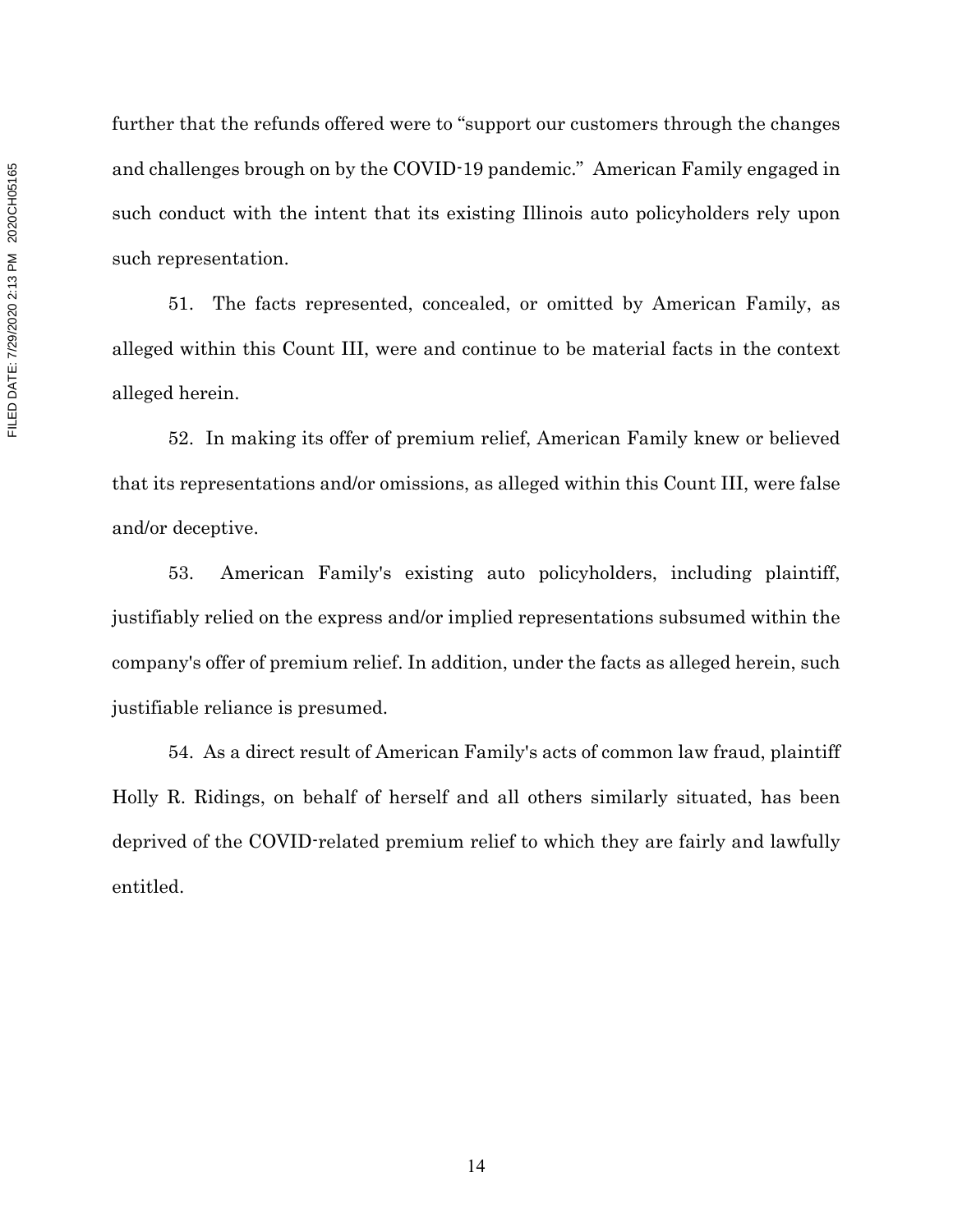#### COUNT IV

#### Bad-Faith Breach of Contract

55. Plaintiff Holly R. Ridings, on behalf of herself and all others similarly situated, repeats and incorporates by reference the allegations set forth in paragraphs 1 through 54 above.

56. Each existing AMERICAN FAMILY auto insurance policy in the State of Illinois contains an implied covenant of good faith and fair dealing.

57. By undertaking to (ostensibly) provide its Illinois auto policyholders with COVID-related premium relief, while limiting such relief in a manner that is grossly inadequate, grossly unfair, and designed to secure a windfall for American Family at the expense of such policyholders, American Family has breached the implied covenant of good faith and fair dealing contained within each such policyholder's Illinois auto policy.

58. As a direct result of American Family's bad faith breach of contract, plaintiff Holly R. Ridings, on behalf of herself and all others similarly situated, has been deprived of the COVID-related premium relief to which they are fairly and lawfully entitled.

### COUNT V

#### Unjust Enrichment

59. Plaintiff Holly R. Ridings, on behalf of herself and all others similarly situated, repeat and incorporate by reference the allegations set forth in paragraphs 1 through 58 above.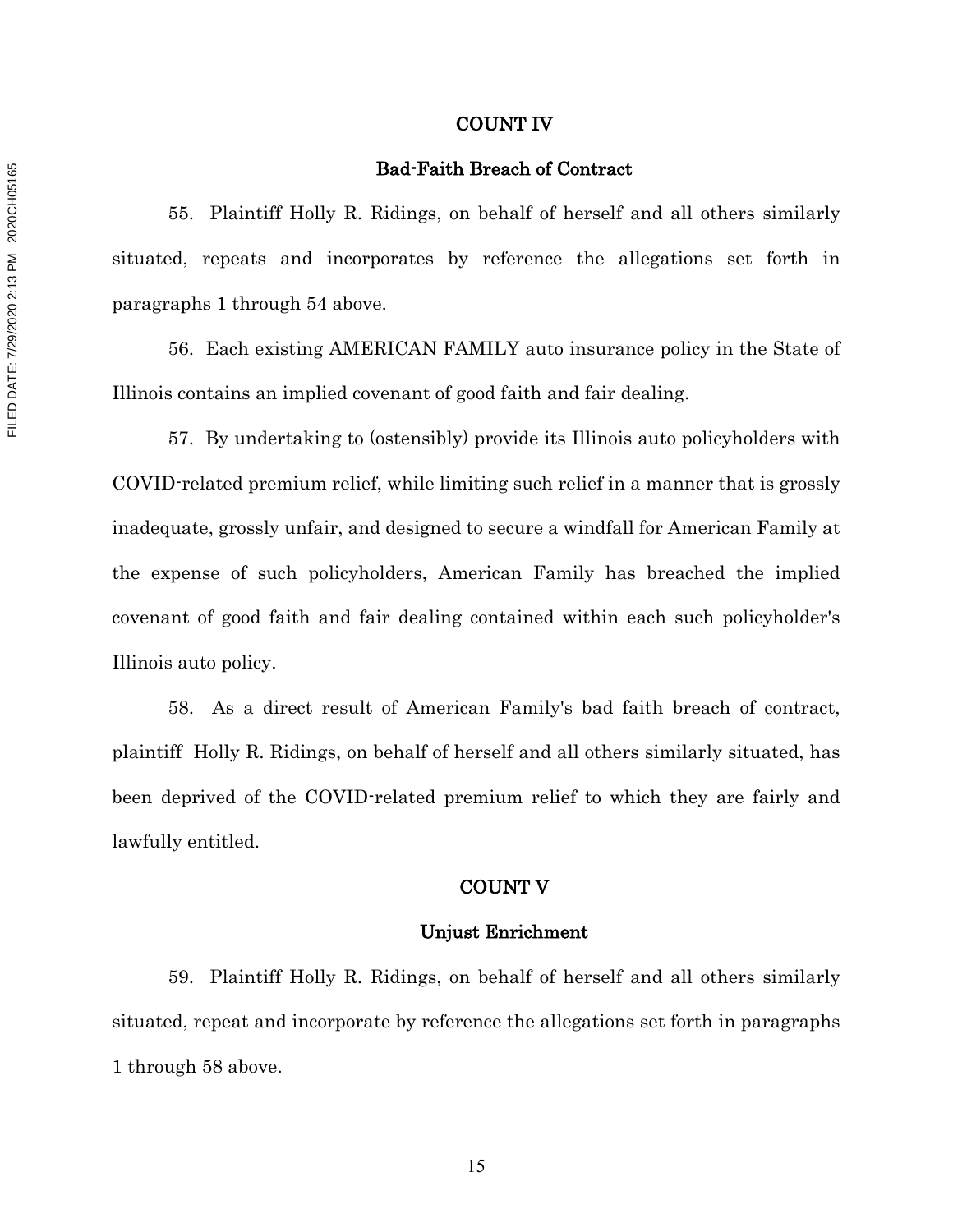60. By engaging in the conduct alleged herein, American Family has unjustly retained a benefit to the detriment of its existing Illinois auto policyholders. American Family's retention of such benefit violates fundamental principles of justice, equity, and good conscience.

61. To the extent that American Family's conduct as alleged herein is not governed by any express contract, Plaintiff, Holly R. Ridings, on behalf of herself and all others similarly situated is properly entitled to recover from American Family for American Family's unjust enrichment in connection with its program of COVIDrelated premium relief.

WHEREFORE, Plaintiff Holly R. Ridings, on behalf of herself and all others similarly situated, respectfully requests that this Court enter judgment as follows:

a. Entering an Order certifying the plaintiff class, appointing plaintiff as representative of that class, and appointing plaintiff's counsel to represent the class, all pursuant to ILCS 5/2-101 and 5/2-102;

b. Declaring the parties' rights, duties, status or other legal relations;

c. Entering the judicial declarations sought by this complaint;

d. Awarding compensatory damages to plaintiff and all others similarly situated for American Family's acts of statutory consumer fraud and/or common law fraud;

f. Awarding compensatory damages to plaintiff and all others similarly situated for American Family's bad-faith breach of contract;